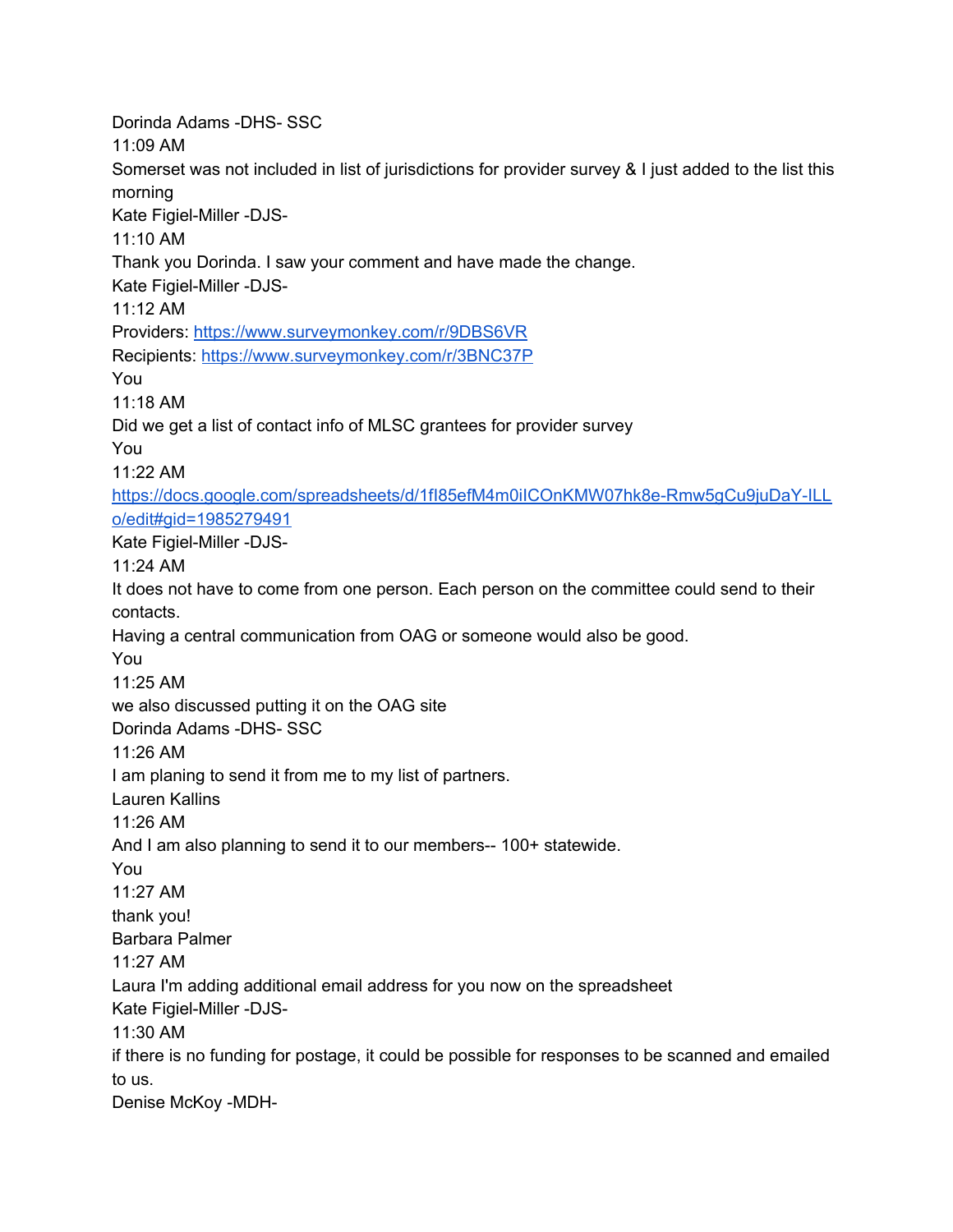11:34 AM any thoughts of placing on individual health occupation website? Denise McKoy -MDH-11:37 AM or requesting the health occ boards to send to their licensees? Kate Figiel-Miller -DJS-11:42 AM I am happy to make any survey updates in response to that conversation. Denise McKoy -MDH-11:42 AM are medical services included under legal and social services? I feel like it is separate Sandy Bartlett 11:45 AM Thanks Kate, that would be great! Lauren Kallins 11:50 AM With regard to Q.16 and Q. 17 of the recipient survey, "Facility Residents," many people with developmental disabilities live in provider-owned homes that are not characterized as "facilities." Not sure that Q. 17 captures this living arrangement either-- although people could use the "other" option to describe their housing. Dorinda Adams -DHS- SSC 11:53 AM Reporting Subcommittee does not meet till 9/3 so please team members follow up with the request prior to our meeting. Thanks! Kate Figiel-Miller -DJS-11:53 AM Lauren, do you feel these folks should be answering the questions about "facilities" or not? If so, we could change the language to include them. Sandy Bartlett 11:55 AM Kudos to Dorinda!! Barbara Palmer 11:55 AM Thanks Dorinda! I like it Lauren Kallins 11:56 AM "Facilities" is a very sensitive word in the DD community and not one that is used to describe people who live in the community with the supports of community providers. Different language would be better for sure. Lauren Kallins 11:57 AM Happy to talk more offline if that would be helpful: Ikallins@macsonline.org or 410.241.6870.